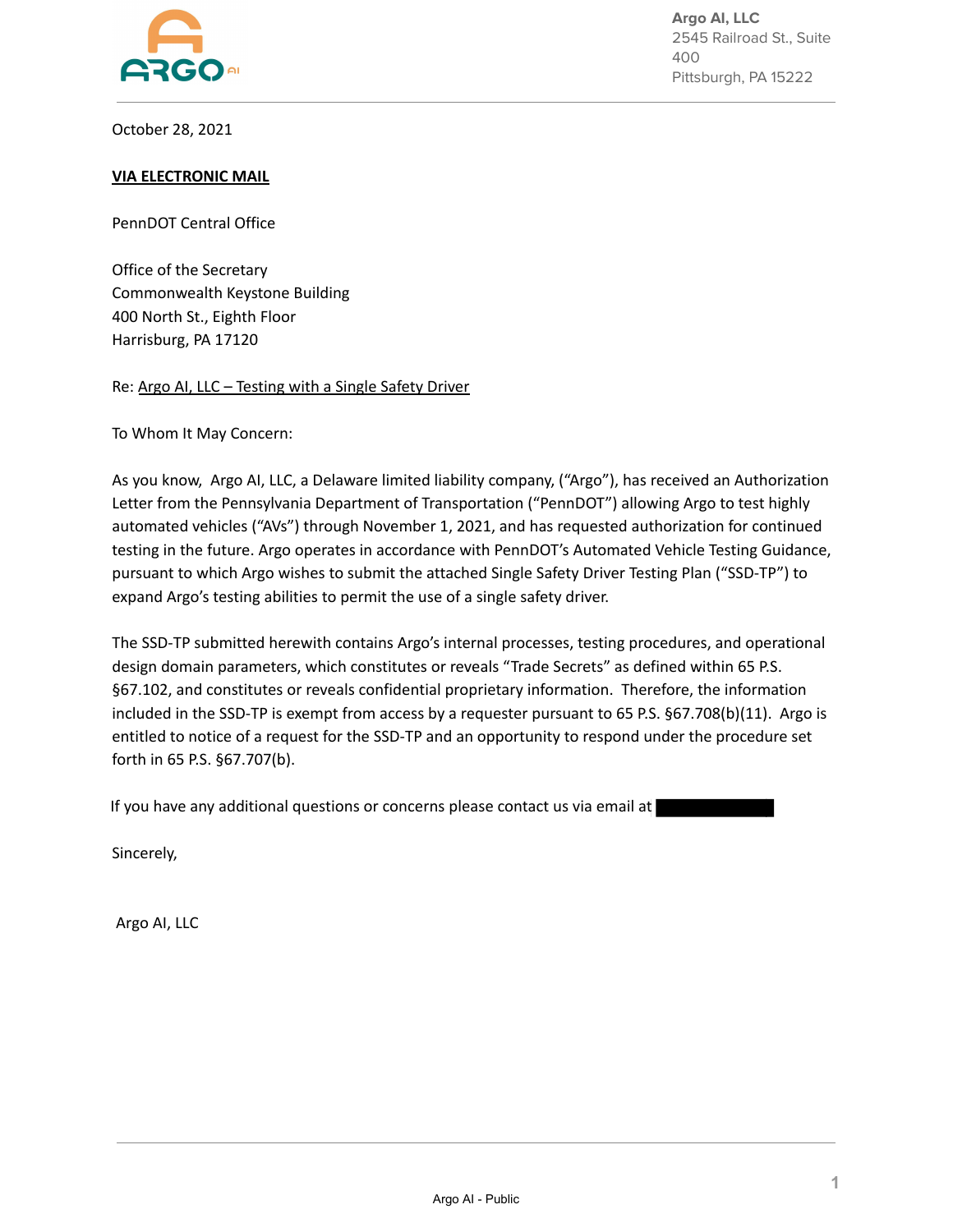

Single Safety Driver Testing Plan ("SSD-TP")

## 1. **A description of any operating procedures that differ from standard operating procedures (i.e. two associates in the AV)**.

The following operating procedures have been modified to accommodate testing with a single safety driver:

| <b>Procedure Category</b>    | <b>Two Safety Drivers</b>                                                                                                                                                                 | <b>Single Safety Driver</b>                                                                                                                                                                                                                                                                                                                                                                                                                                                                                                                                |
|------------------------------|-------------------------------------------------------------------------------------------------------------------------------------------------------------------------------------------|------------------------------------------------------------------------------------------------------------------------------------------------------------------------------------------------------------------------------------------------------------------------------------------------------------------------------------------------------------------------------------------------------------------------------------------------------------------------------------------------------------------------------------------------------------|
|                              | Commentary driving and<br>communication between both<br>safety drivers                                                                                                                    | Single safety driver engages in commentary<br>driving monitored by a driver monitoring<br>system                                                                                                                                                                                                                                                                                                                                                                                                                                                           |
| Communication                | Right-seat safety driver ("secondary<br>safety associate") utilizes a laptop<br>to monitor and communicate<br>comprehensive AV operating<br>information to the left-seat safety<br>driver | AVs are equipped with a single safety driver<br>visualization system that provides the single<br>safety driver with comprehensive AV<br>operating information. The single safety driver<br>visualization system consists of a centrally<br>located visualization screen connected to the<br>Automated Driving System ("ADS"), and runs a<br>visualization tool displaying turn-by-turn<br>directions for the AV's route, and a trajectory<br>that shows exactly what the AV will be doing<br>up to a certain amount of time ahead of its<br>current action |
| <b>Operational Reporting</b> | Secondary safety associate<br>responsible for responding to<br>operational advisories, managing<br>incident response procedures, and<br>troubleshooting via laptop                        | Single safety driver manages all responses via<br>a mounted touch screen or a laptop stored in<br>vehicle once stopped                                                                                                                                                                                                                                                                                                                                                                                                                                     |
|                              | Secondary safety associate<br>communicates end-of-shift/return<br>home                                                                                                                    | Single safety driver communicates via<br>mounted touch screen                                                                                                                                                                                                                                                                                                                                                                                                                                                                                              |
| Annotation                   | Secondary safety associate<br>responsible for typing annotations<br>for event logging via laptop                                                                                          | Single safety driver verbally records driver<br>annotations for event logging                                                                                                                                                                                                                                                                                                                                                                                                                                                                              |
| <b>Driver Monitoring</b>     | Secondary safety associate<br>monitors the time and manages<br>breaks                                                                                                                     | Remote operations monitors and<br>communicates to the single safety driver                                                                                                                                                                                                                                                                                                                                                                                                                                                                                 |
|                              | Both safety drivers responsible for                                                                                                                                                       | An in-vehicle driver monitoring system utilizes                                                                                                                                                                                                                                                                                                                                                                                                                                                                                                            |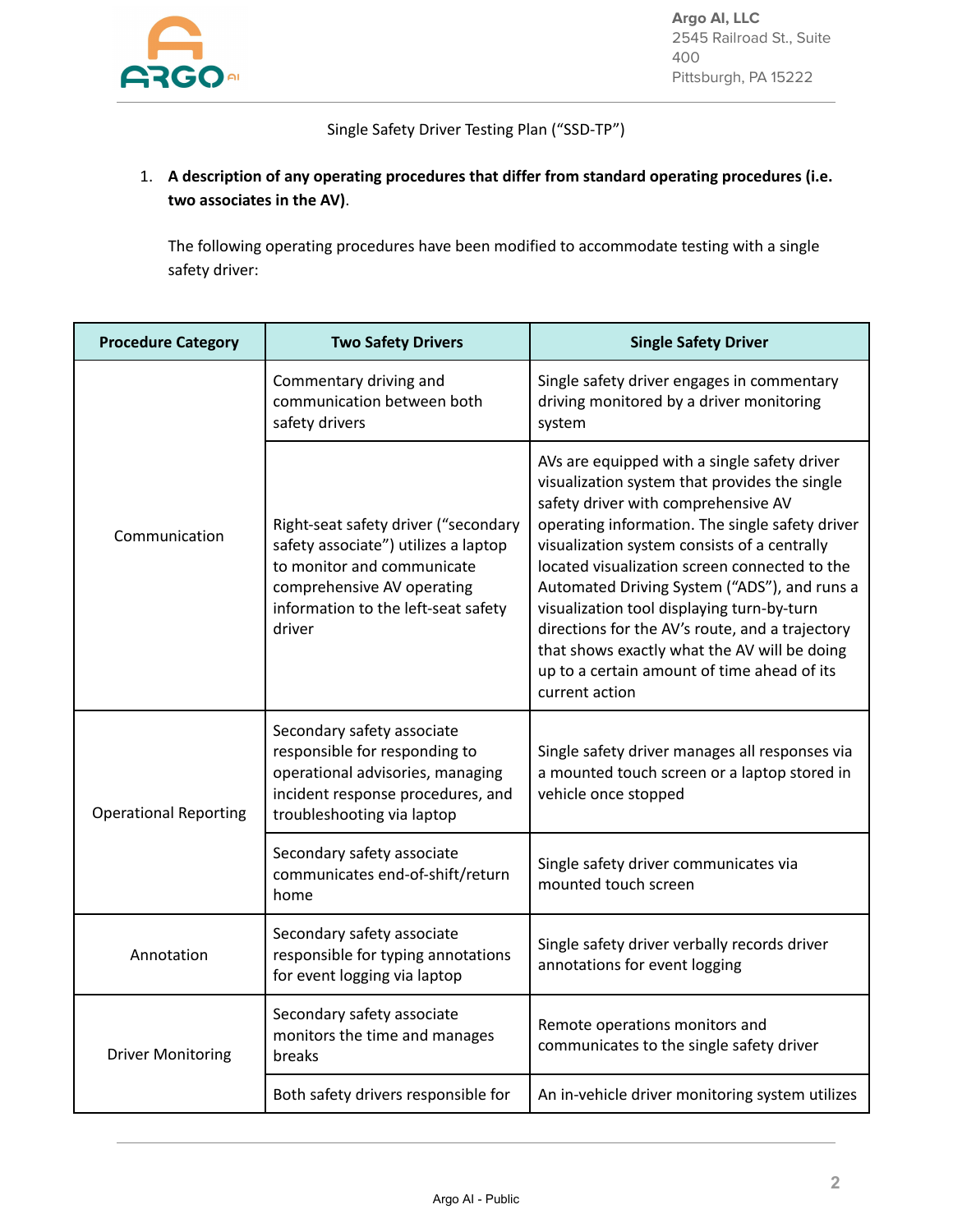

|  | responding to driver alerts and<br>providing support to each other to<br>help maintain focus | infrared cameras to continuously monitor<br>driver attentiveness and alert the single safety<br>driver and remote monitoring team if the<br>driver's attention is not properly focused |
|--|----------------------------------------------------------------------------------------------|----------------------------------------------------------------------------------------------------------------------------------------------------------------------------------------|
|  | Secondary safety associate<br>operates climate controls, radio,<br>etc.                      | Single safety driver may only operate controls<br>once stopped                                                                                                                         |

#### 2. **A description of Safety Driver qualifications established by the Tester.**

Argo safety drivers operating an AV as a single safety driver are selected from our highly-trained and experienced team of vehicle operators. All single safety drivers have an extensive body of experience and comprehensive training in addition to successful completion of Argo's standard four-week safety driver training program. In addition to the foregoing, the selected single safety drivers also:

- have successfully completed all aspects of Argo's Certified Autonomous Vehicle Operator Training Certification;
- have a minimum of 200 hours of total AV operating experience;
- have a minimum of 100 hours of AV public-road operating experience; and
- comply with all driver record requirements mandatory for single safety drivers as detailed in PennDOT's Automated Vehicle Testing Guidance.

## 3. **Safety Case(s) for specific situations within the Operational Design Domain ("ODD").**

In the following prescribed situations (which are described in more detail below), a single safety driver operates the AV within Argo's ODD:

- testing within an active work zone;
- testing within an active school zone;
- testing within an emergency response area; and
- testing around Vulnerable Road Users (VRUs).

However, for any testing on snow-covered trafficways and testing within tunnels that may fall within Argo's ODD, the single safety driver disengages the ADS by policy.

Before new software is rolled out to our public road test fleet, it passes through Argo's four-part release candidate testing process, which consists of two types of virtual testing, known as simulation and resimulation, closed course testing, and testing on public roads. This process ensures that new software configurations perform as expected and validates that the system is safe for any given application within Argo's ODD.

## 1) **Simulation**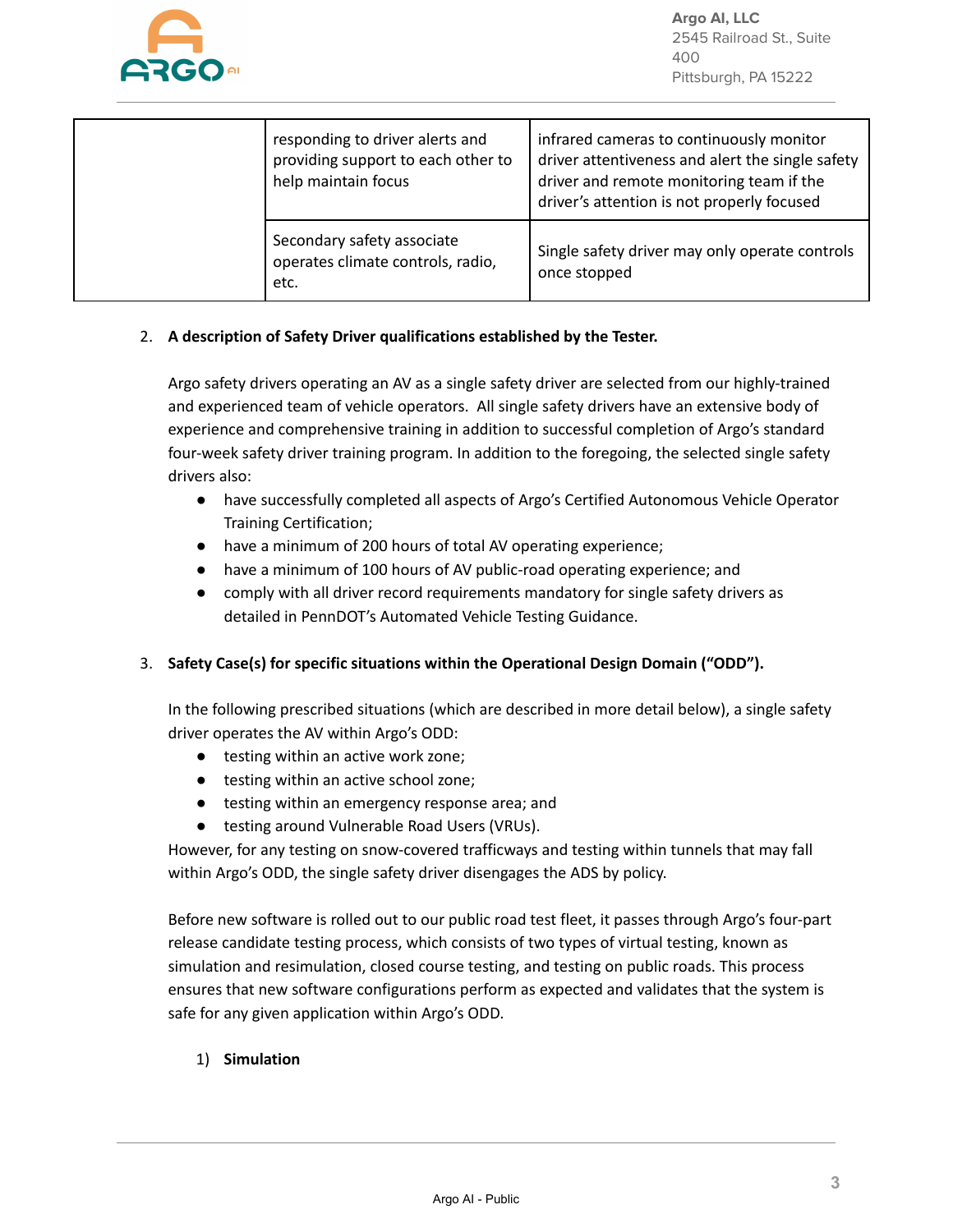

**Argo AI, LLC** 2545 Railroad St., Suite 400 Pittsburgh, PA 15222

- a) During the first stage the code is tested in simulation through two types of tests: broad simulation-based testing and resimulation of in-vehicle logs against new software changes.
- b) During broad simulation-based testing, scenarios are designed and tested in the virtual environment for each of the prescribed categories within Argo's ODD. This environment focuses on validating the control and planning portion of the ADS.

#### 2) **Resimulation**

a) The second stage consists of the resimulation testing method that uses real world data and data from structured tests at Argo's closed course track to validate that there are no regressions in the new software. This environment focuses on validating the control, planning, and perception portion of the ADS.

#### **3) Closed Course Testing**

- a) At the third stage, Argo performs release candidate testing at its closed course track involving driving routes and scenarios that simulate both common and unusual interactions anticipated to occur within the prescribed scenarios. This test method identifies specific interactions from the real world and edge cases to run through at the closed course track.
- b) Specific Safety Cases covered by the above testing include:
	- i) Testing within an Active Work Zone
		- (1) Construction zones are set up at the closed course track to allow the AV to drive through, identify, and react to construction objects. Structured tests are also designed to make the construction areas more complex during various testing scenarios.
	- ii) Testing within an Active School Zone
		- (1) Multiple active school zones are set up and marked at the closed course track so there is always an active and inactive school zone. AVs are always able to drive through these school zones when it is called for in the test plan.
	- iii) Testing within an Emergency Response Area
		- (1) Argo acquired an emergency vehicle light bar from a local police department for track testing of emergency response areas. The light bar is able to be moved between vehicle types to simulate various real world scenarios and situations.
	- iv) Testing around VRUs
		- (1) VRUs and VRU proxies are used in combination for daily and structured track testing. Areas in each operational city are also identified and used to test in real world situations.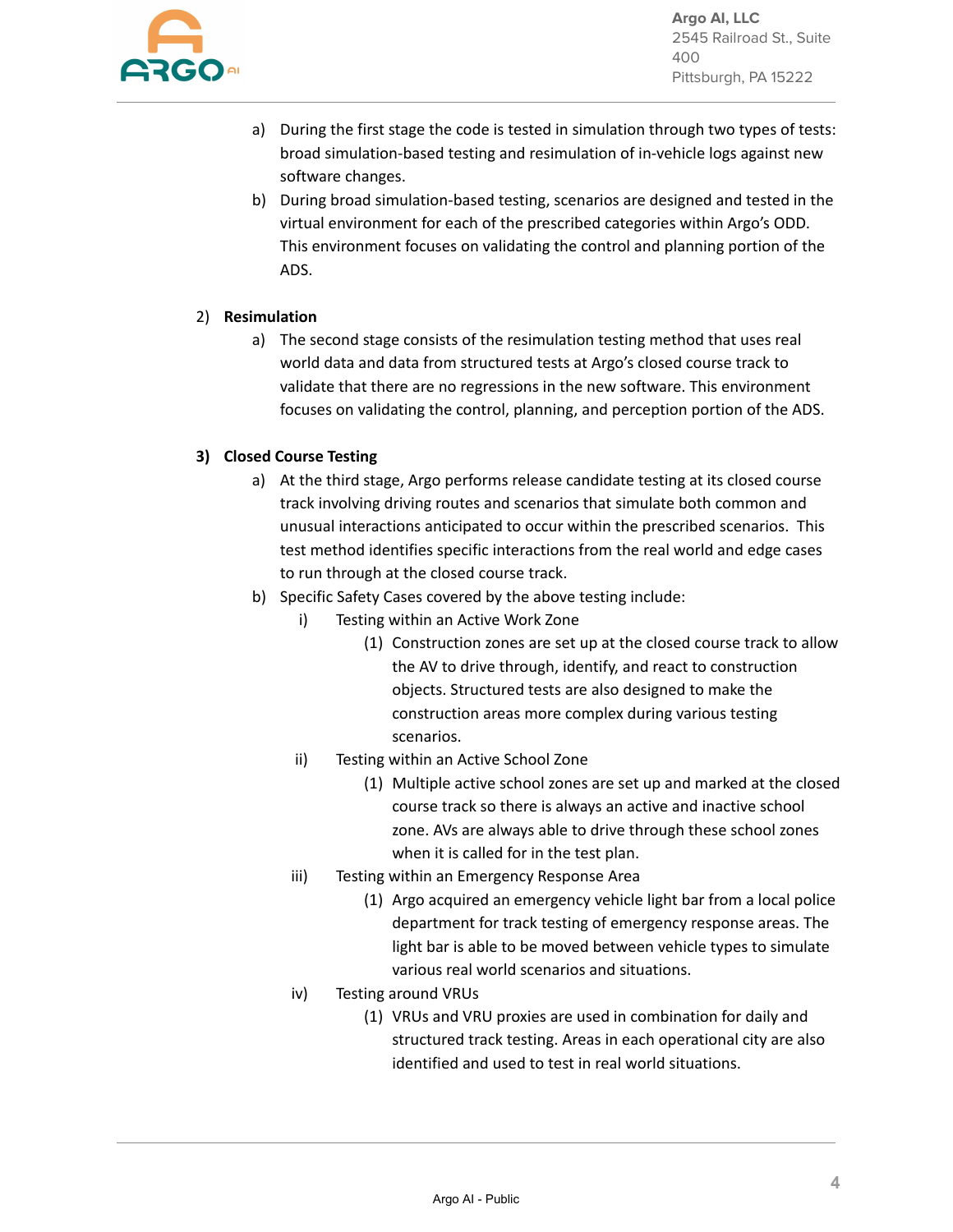

**Argo AI, LLC** 2545 Railroad St., Suite 400 Pittsburgh, PA 15222

#### **4) Public Road Testing**

- a) At the fourth and final stage, Argo then takes that release candidate out for limited public road testing, still under test-engineering control, and drives predetermined routes to again test all necessary functionality. Argo then analyzes all of that data, and once that release candidate has been approved, the software is promoted for use by the test fleet.
- b) Areas in each operational city have been identified as good areas for data collection and public road testing for each of the prescribed scenarios. These areas help to validate new software changes in a real world environment.
- 4. **A description of any enhanced driver training beyond what is outlined in Section 7. (The Tester shall provide an outline of the training curriculum, a description of what is required to "pass," and a description of the qualifications of the individual(s) overseeing the training.)**

Please see Argo's Single Safety Driver Operations Supplemental Training (attached hereto).

#### 5. **A description of auditing procedures implemented by the Tester.**

Argo's Internal Audit Team will oversee audits of the SSD-TP. The Internal Audit Team's purpose is to provide independent, objective assurance and consulting services designed to add value and improve the organization's operations in accordance with the Institute of Internal Auditors' mandatory guidance, including the Definition of Internal Auditing, the Code of Ethics, and the International Standards for the Professional Practice of Internal Auditing.

To protect the independence of the Internal Audit team, its personnel report to the Director of Audit. Currently, the Director of Audit reports directly to the Executive Vice President, General Counsel, Chief Compliance Officer. Upon the establishment of an independent Board of Directors and Audit Committee, the Director of Audit will report functionally to the Board and administratively (i.e., day to day operations) to the Executive Vice President, General Counsel, Chief Compliance Officer. Internal Auditors have no direct operational responsibility or authority over any of the activities audited. Accordingly, they will not implement internal controls, develop procedures, install systems, prepare records, or engage in any other activity that may impair an internal auditor's judgment.

Internal Audit will audit the single safety driver program at least annually as part of an internal audit plan submitted for approval to members of Argo's senior management team. The internal audit plan will be developed based on prioritization of the audit universe, which will include Argo's single safety driver program, using a risk-based methodology, accounting for input from senior management.

Audits over the single safety driver program will be conducted in a manner consistent with Argo's Internal Audit Team regular practices. Audit procedures may include the following: interviews with management, trainers, and safety drivers; observation of the training program;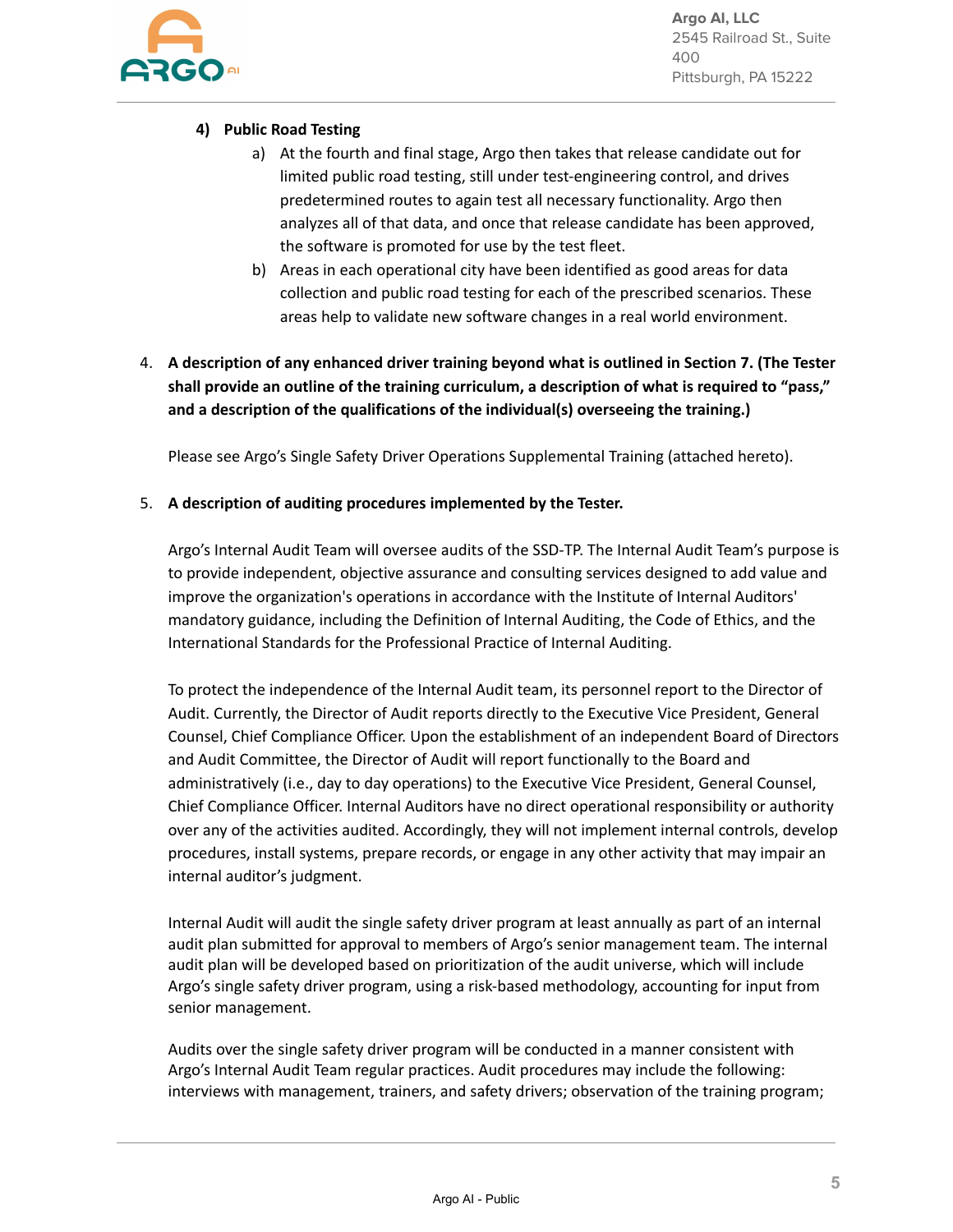

and inspection of applicable documentation such as training decks and operations procedures. Areas of focus will include operational modifications arising from the single safety driver program.

#### 6. **A description of the applicable performance and conformance monitoring metrics.**

The AV is equipped with a driver monitoring system that continuously monitors driver attentiveness and fatigue. The detection mechanism relies on infrared video sensors to track eye movement of the single safety driver in various lighting conditions and is configured to provide feedback based on where the single safety driver is looking inside and outside of the vehicle. This system is coupled with a cloud-connected video dashcam recording inside and outside the AV for test managers to monitor and escalate incidents or identify coachable driving patterns.

If the single safety driver's attention is not properly focused (e.g., not looking straight ahead, not looking at the single safety driver visualization system), an alarm is triggered in the vehicle to alert the driver, and the event is recorded for additional review and evaluation. Argo has three levels of driver monitoring alerts. If the single safety driver immediately refocuses their attention after the initial alarm, it is categorized as a level one alert. If the single safety driver does not immediately refocus their attention, a second alert is triggered, known as a level two alert. If the single safety driver does not respond to either the level one or level two alerts, a third alarm is triggered, known as a level three alert. All driver monitoring alerts are triggered based on an inverse function of time and AV speed (i.e., the time gap between alerts increases at lower speeds and decreases at higher speeds). Overall, the average time between alerts is two seconds, and each subsequent alert increases in intensity.

Argo's remote monitoring team receives notification of all driver monitoring system alerts, reviews all corresponding video, and categorizes the alerts by severity level. Depending on the severity of the alert, the single safety driver may be given a remediation plan, including additional training, increased spot checks, and additional driving evaluations. Termination of employment may result from failure to complete assigned remediation plans, a history of poor performance, or in some cases, a single instance of distracted driving.

Argo records metrics based on frequency and severity of driver monitoring system alerts to evaluate safe driving behavior and the efficacy of the driver monitoring system. Argo will report to PennDOT aggregated metrics for all level two and level three alerts, which will be represented as the number of autonomous miles driven per alert, for all autonomous miles driven with a single safety driver.

A secondary alert system, Driver Alert, is integrated into the ADS to predict potential traffic light and stop sign violations before they happen, alerting the single safety driver with an audible sound. Driver Alert also notifies the sIngle safety driver if they are making a move that is counter to the map (e.g., a wrong turn into a one-way road).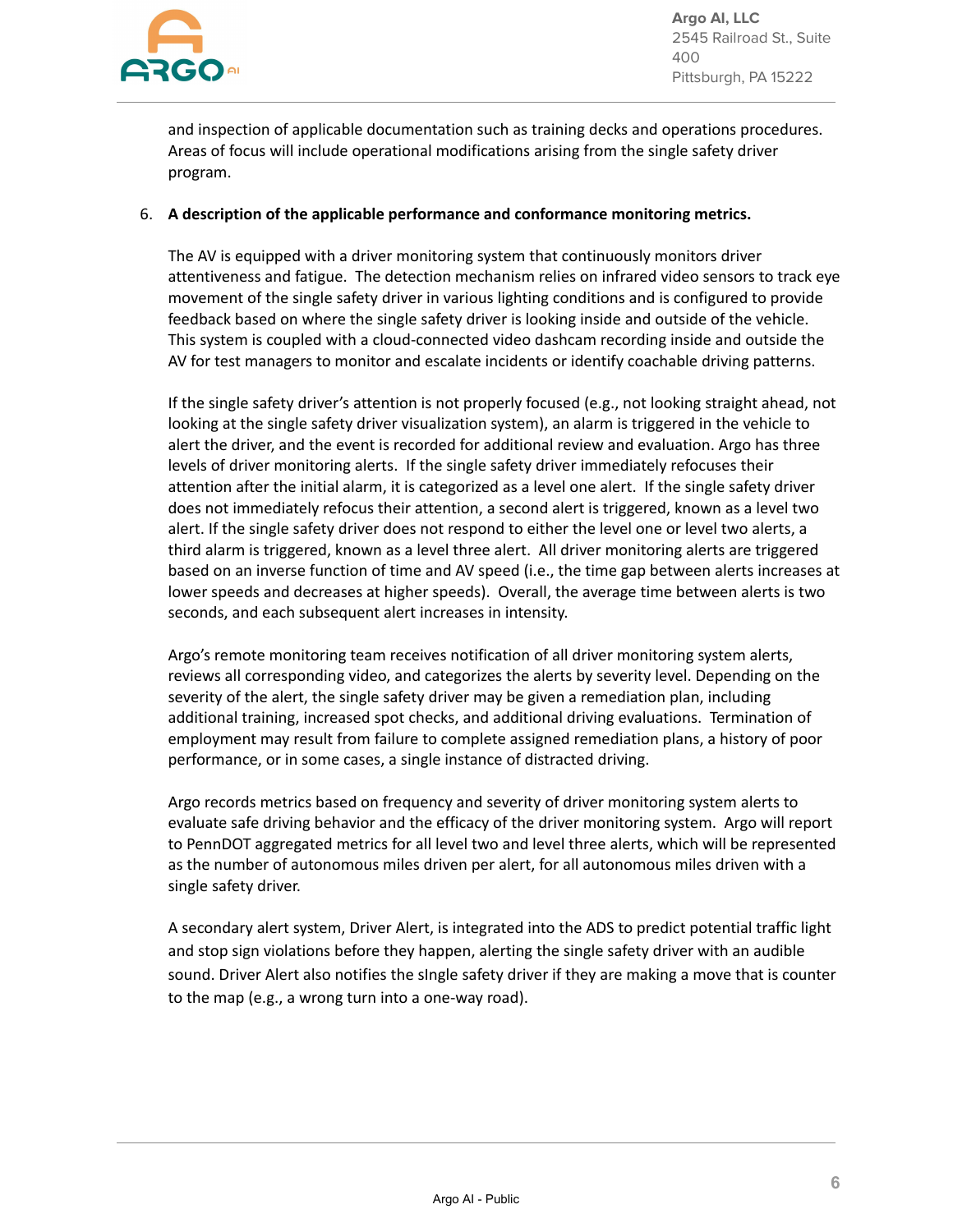

# **Single Safety Driver Operations Supplemental**

**Training**

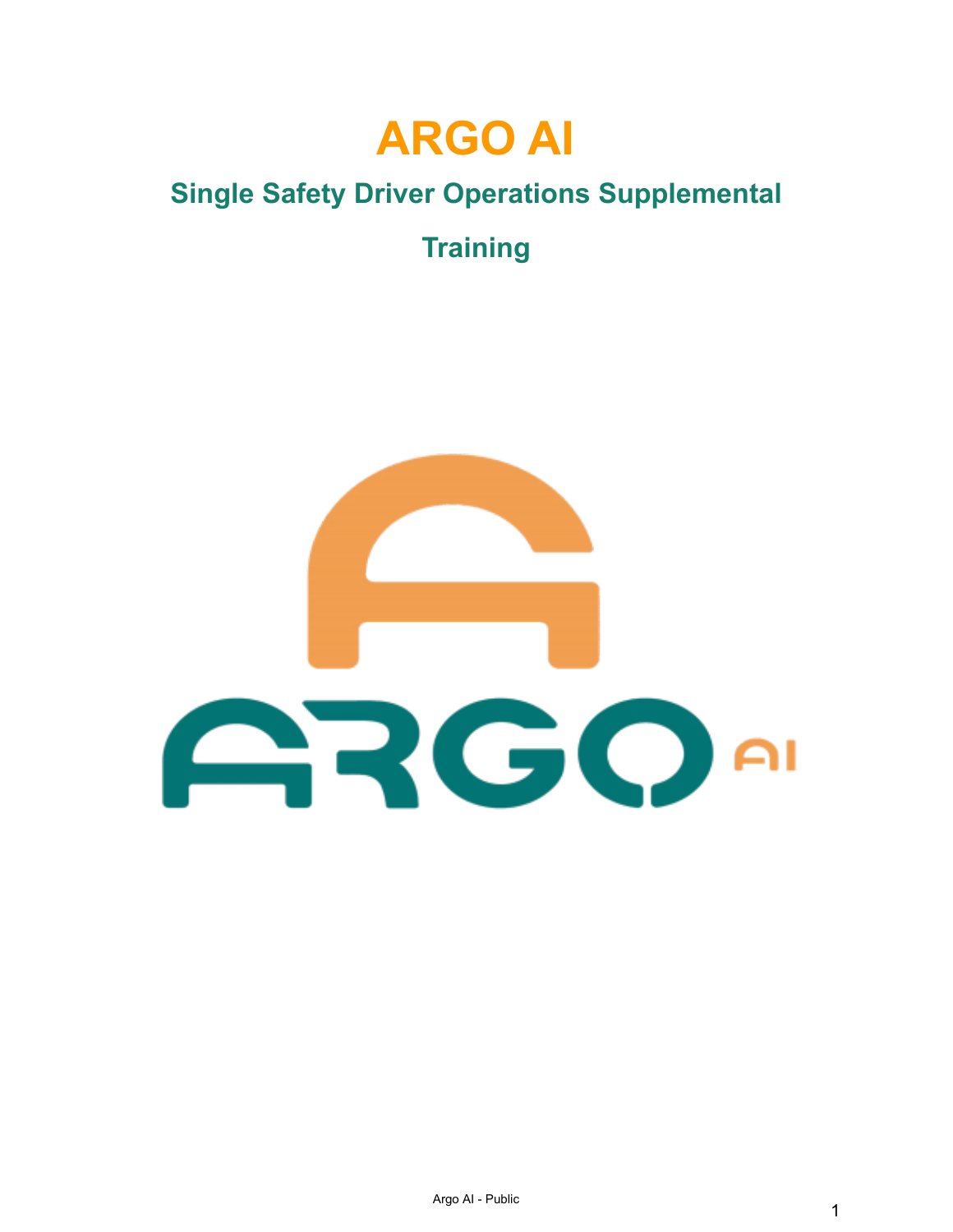# **SINGLE SAFETY DRIVER OPERATIONS SUPPLEMENTAL TRAINING**

Argo AI ("Argo") is building self-driving technology to make transportation safer, more affordable, and more accessible for all. Argo's commitment to developing a safe self-driving system ("SDS") begins with its approach to selecting its safety drivers and supporting their training and ongoing development to become Certified Autonomous Vehicle Operators ("CAVOs" or "Vehicle Operators").

Part of this ongoing development includes training highly-skilled and experienced Vehicle Operators to operate an Argo Autonomous Vehicle ("AV") as a single safety driver ("Single Driver"). During this training, all Vehicle Operators will be accompanied by another Vehicle Operator in the right seat ("Secondary Safety Associate") during at least their first 200 hours of AV operation prior to beginning Single Driver operations. In addition, a minimum of 100 of those hours will occur on public roads. Fundamentals of Single Driver operations also require a modification of operating procedures from standard operations with two safety drivers.

Supplemental Single Driver training will require classroom learning and public road operations in the Single Driver configuration. During this time, the trainee will be expected to meet all minimum Argo standards for a minimum of three consecutive operational days without falling below standard in any category.

| [Supplemental Training]: Single Driver Operations |                                                                                                                                                                                                                                                                                                                                                                                                                                                                                                                                                                                                         |  |
|---------------------------------------------------|---------------------------------------------------------------------------------------------------------------------------------------------------------------------------------------------------------------------------------------------------------------------------------------------------------------------------------------------------------------------------------------------------------------------------------------------------------------------------------------------------------------------------------------------------------------------------------------------------------|--|
| <b>Overview</b>                                   | Training will focus on gaining familiarity and<br>demonstrating expertise with the Single Driver<br>SDS configuration and operating procedures.<br>• Vehicle Operators will maintain attentiveness<br>through monitored Single Driver commentary<br>driving, a driver monitoring system that engages<br>with the SDS, and fatigue management during<br>all Single Driver training.<br>Public road observation will last for a minimum of<br>$\bullet$<br>three days and up to a maximum of five days,<br>and will focus on ensuring that Argo standards<br>are met during all Single Driver operations. |  |
|                                                   | Demonstrate knowledge of the Single Driver SDS                                                                                                                                                                                                                                                                                                                                                                                                                                                                                                                                                          |  |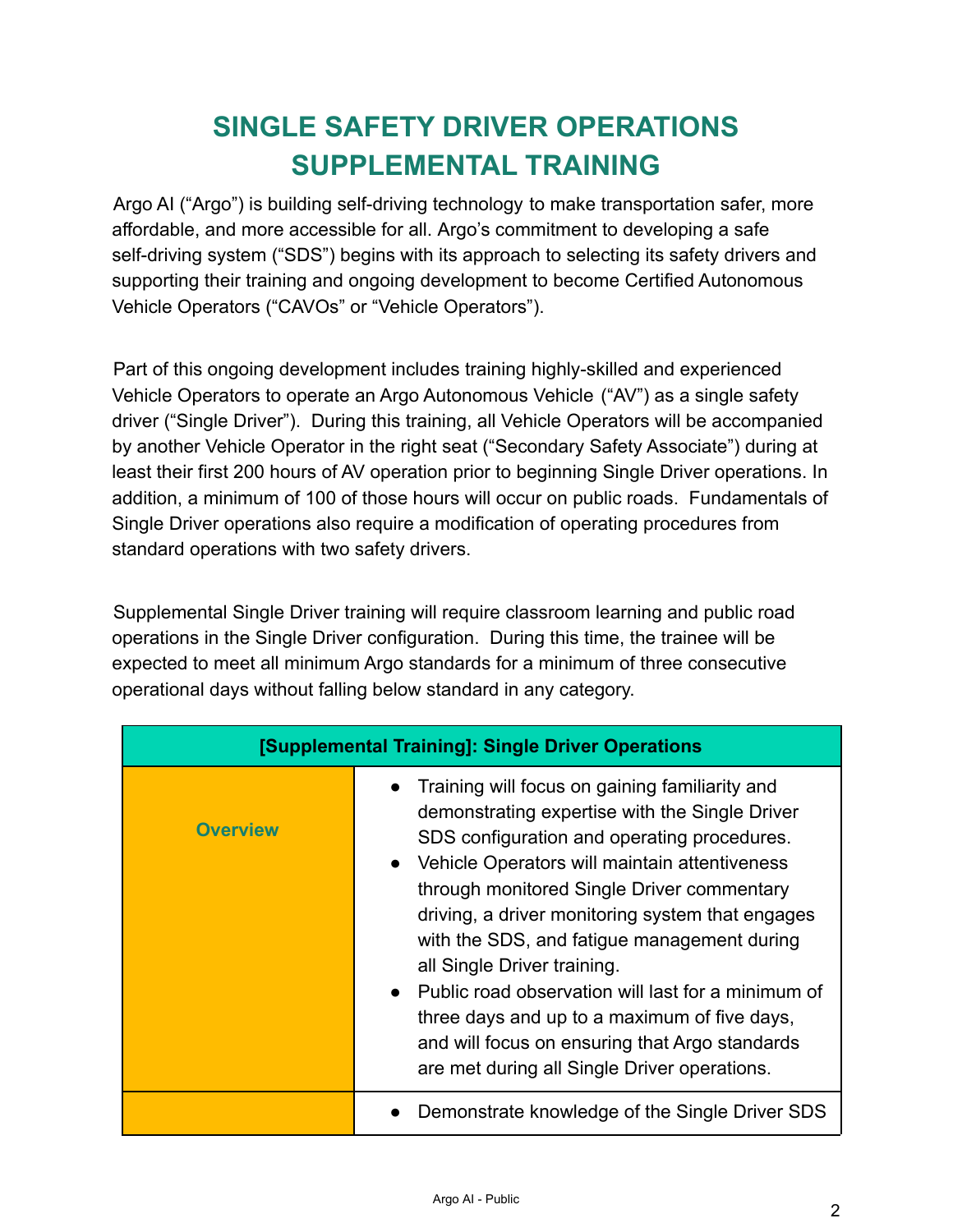| <b>Objectives</b>            | configuration and procedures.<br>React appropriately to alerts from the driver<br>monitoring system in various situations.<br>Demonstrate safe public road Single Driver<br>$\bullet$<br>operations by meeting Argo standards in:<br>Attentiveness/360° awareness;<br>$\circ$<br>Commentary driving; and<br>$\circ$<br>Event logging.<br>$\circ$<br>Demonstrate knowledge of proper incident<br>response procedures during Single Driver<br>scenarios.                                                                                                                                                                                                                                                                                                                                                                                                                                                                                                                                                                                                                                                                                                                                                                                                                                         |
|------------------------------|------------------------------------------------------------------------------------------------------------------------------------------------------------------------------------------------------------------------------------------------------------------------------------------------------------------------------------------------------------------------------------------------------------------------------------------------------------------------------------------------------------------------------------------------------------------------------------------------------------------------------------------------------------------------------------------------------------------------------------------------------------------------------------------------------------------------------------------------------------------------------------------------------------------------------------------------------------------------------------------------------------------------------------------------------------------------------------------------------------------------------------------------------------------------------------------------------------------------------------------------------------------------------------------------|
| <b>Assessment/Evaluation</b> | Daily observation of the trainee is scored against<br>$\bullet$<br>a rubric that assesses their performance in<br>attentiveness, 360° awareness, system<br>awareness, Single Driver commentary, event<br>logging, and ability to focus on the driving task.<br>To pass the Single Driver training program, the<br>trainee must demonstrate proficiency in Single<br>Driver operational standards for three consecutive<br>days. The program is limited to a maximum<br>duration of five days.<br>The trainee will fail a day of training if they do not<br>meet minimum Argo performance standards,<br>including:<br>Not responding appropriately to driver<br>$\circ$<br>monitoring system alerts;<br>Violating a road law during manual<br>О<br>operations;<br>Allowing the AV to violate a road law during<br>O<br>autonomous operations; and<br>Being involved in an at-fault collision.<br>$\bigcirc$<br>Road law violations and collisions will also be<br>evaluated with respect to a trainee's eligibility to<br>continue operations with two Vehicle Operators<br>and could lead to discipline or dismissal.<br>Trainees who are unable to pass the Single Driver<br>$\bullet$<br>training program may return to operations with<br>two Vehicle Operators with increased frequency in |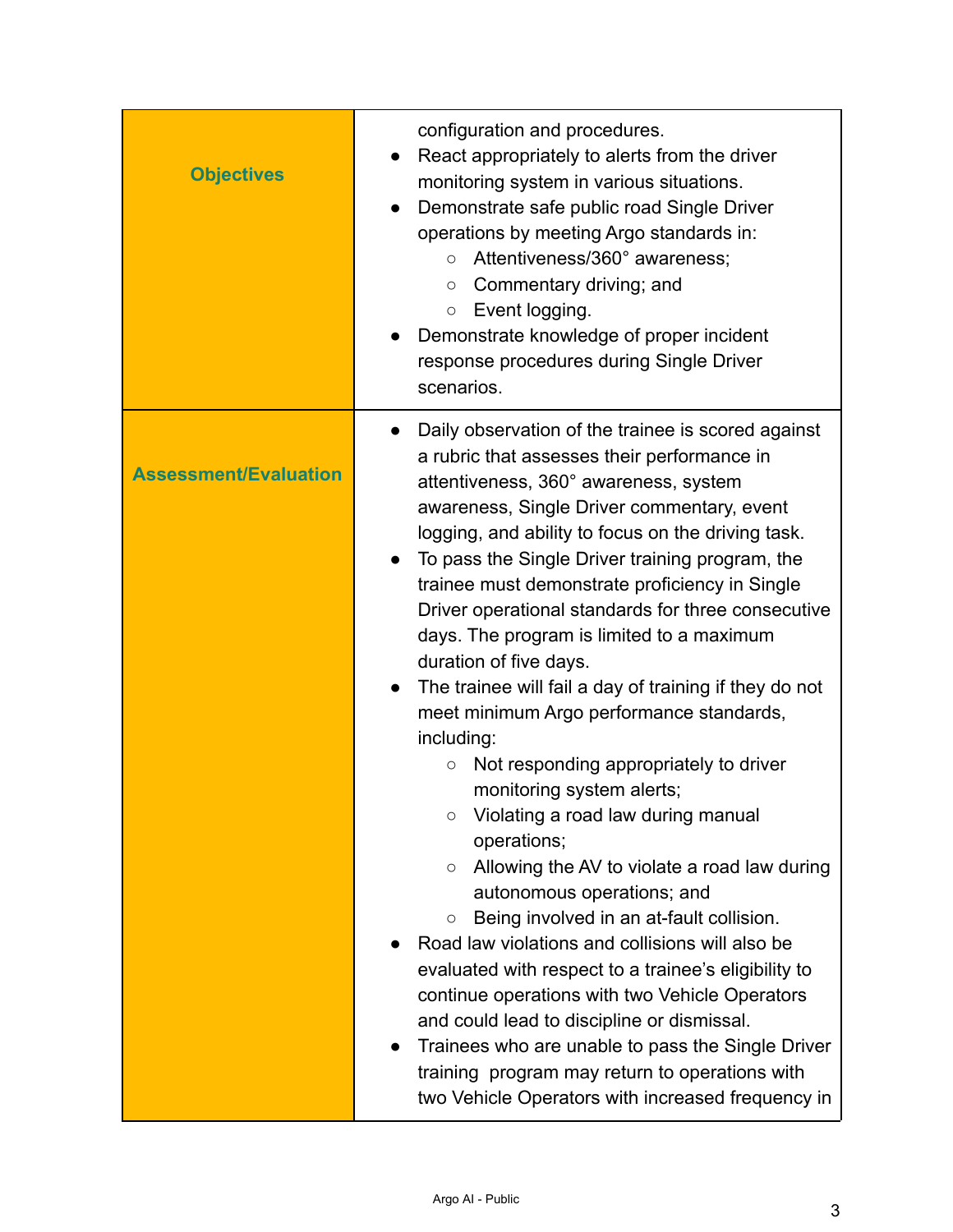# **SINGLE DRIVER OPERATIONS INITIAL CERTIFICATION TRAINING ADJUSTMENT**

Argo recognizes that future Vehicle Operators will be hired and trained to perform Single Driver operations from their initial date of employment. Operational changes for Single Driver will be integrated into Argo's four-week Certified Autonomous Vehicle Operator Training Certification program. A trainer will accompany the new Vehicle Operator for the initial four weeks of training and hours of operation will be logged against the 200-hour requirement for Single Driver. Trainees will be expected to meet all minimum Argo standards and complete coursework and examinations to earn certification. Paired operations in the Single Driver configuration will continue until the 200-hour requirement is met, at which time the Vehicle Operator may be certified for Single Driver.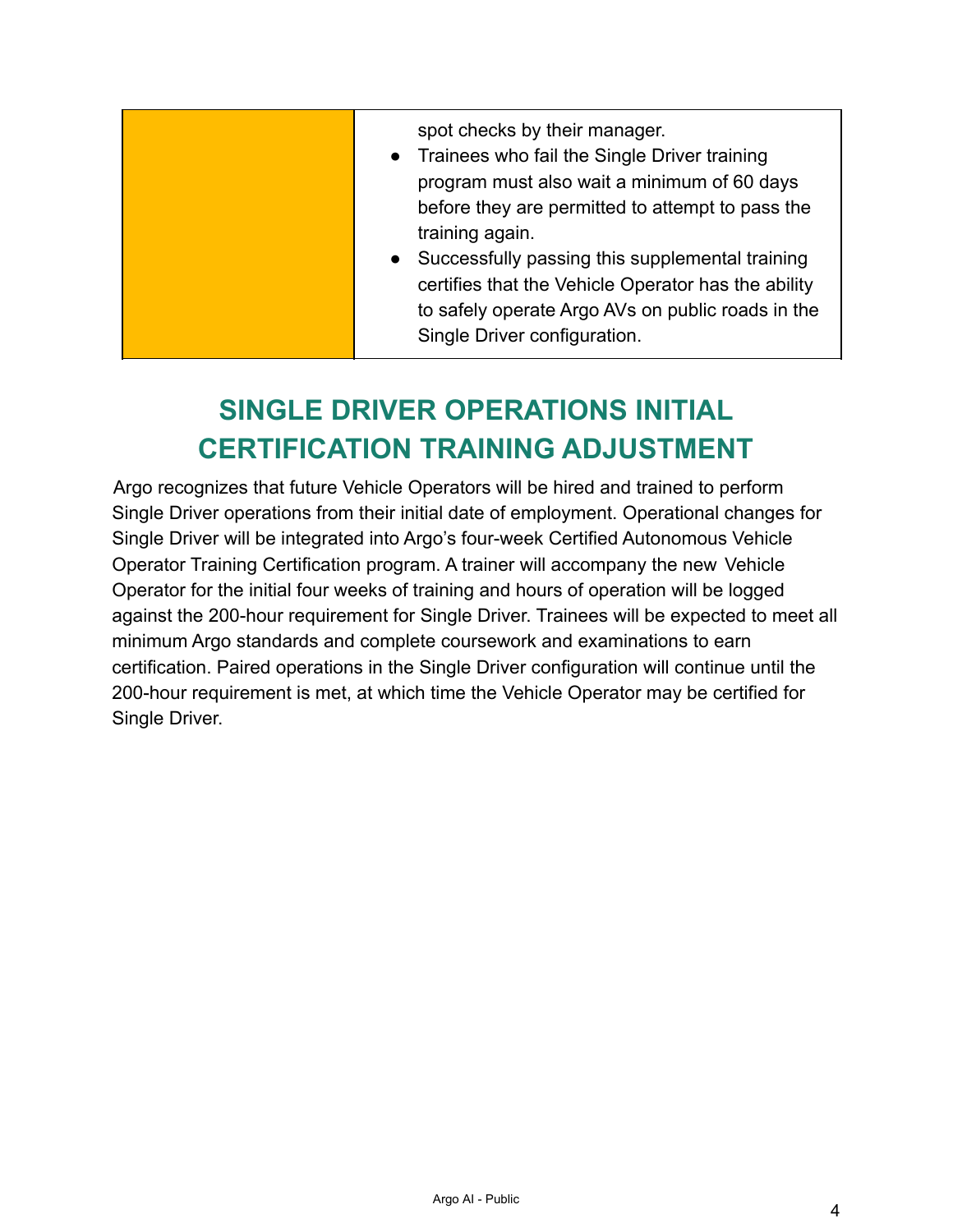

November 17, 2021

VIA ELECTRONIC MAIL

PennDOT Central Office Office of the Secretary Commonwealth Keystone Building 400 North St., Eighth Floor Harrisburg, PA 17120

#### Re: Argo AI, LLC – Testing with a Single Safety Driver

To Whom It May Concern:

As you know, Argo AI, LLC, a Delaware limited liability company, ("Argo"), has received an Authorization Letter from the Pennsylvania Department of Transportation ("PennDOT") allowing Argo to test highly automated vehicles ("AVs") through November 1, 2022, and has requested authorization for continued testing in the future. Argo operates in accordance with PennDOT's Automated Vehicle Testing Guidance, and Argo recently submitted a Single Safety Driver Testing Plan ("SSD-TP") to request permission to test with a single safety driver. Argo received a request from PennDOT for additional information regarding its SSD-TP and is transmitting such information herewith as our SSD-TP Supplemental Information.

The attached SSD-TP Supplemental Information contains Argo's internal processes, testing procedures, and operational design domain parameters, which constitutes or reveals "Trade Secrets" as defined within 65 P.S. §67.102, and constitutes or reveals confidential proprietary information. Therefore, the information included in the SSD-TP Supplemental Information is exempt from access by a requester pursuant to 65 P.S. §67.708(b)(11). Argo is entitled to notice of a request for the SSD-TP Supplemental Information and an opportunity to respond under the procedure set forth in 65 P.S. §67.707(b).

If you have any additional questions or concerns please contact us via email at I

Sincerely,

Argo AI, LLC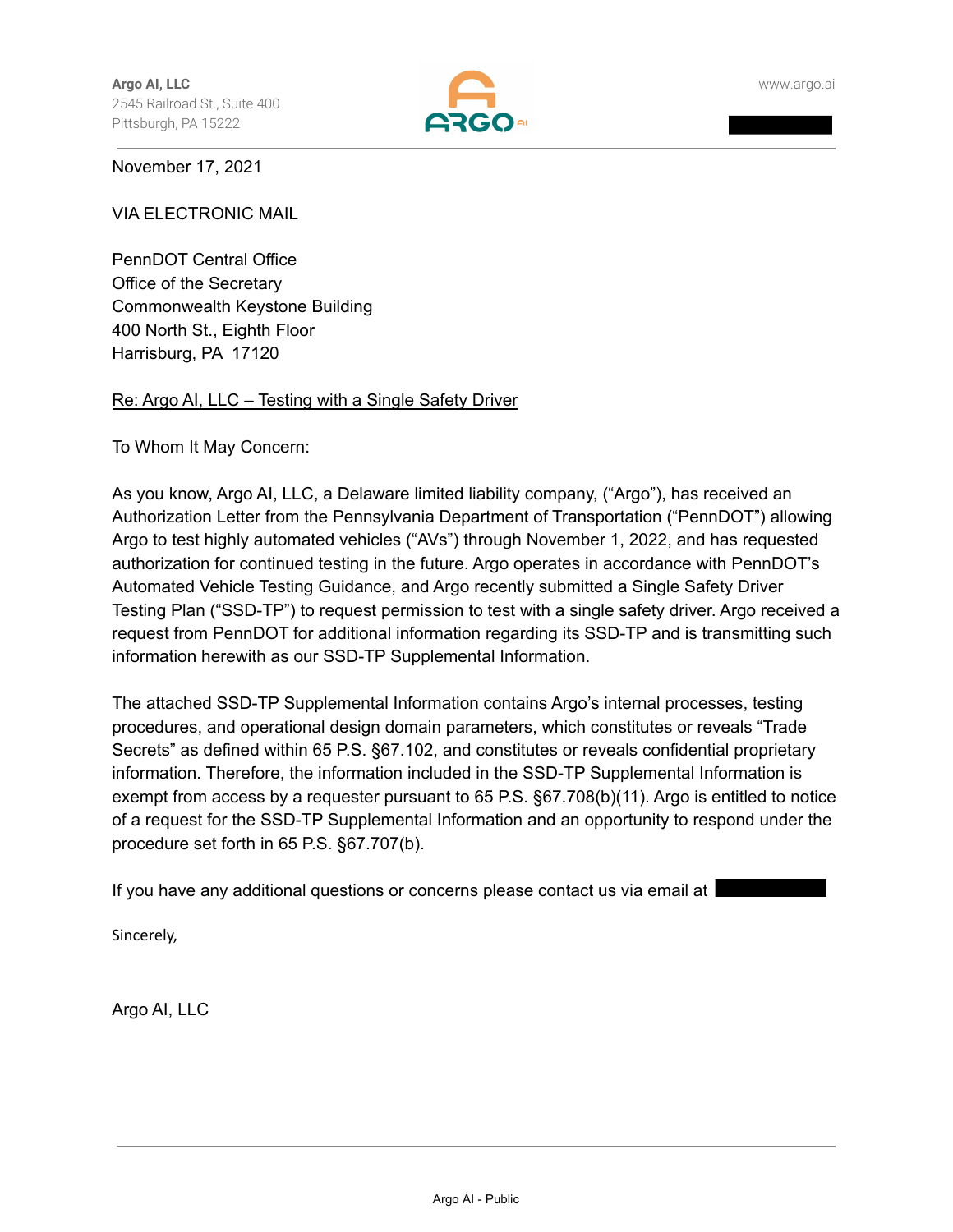

# Fleet Operations Training Team Overview

## **General**

• The Argo Fleet Operations training team is responsible for the education and training of all vehicle practices at Argo. The training team uses a defined set of operating standards to objectively measure a person's ability to perform the role of an Certified Autonomous Vehicle Operator (CAVO). The training team continuously evaluates new mission critical skills that were not defined at the time of the CAVO's initial training to match software progression and ODD expansion. Additional training is then conducted to ensure safety and compliance with new features and procedures.

Team Size

• There are currently more than 25 members of the training team throughout all of Argo's operational locations. These numbers are expected to increase to meet the demands of our growing fleet and accommodate the need for more specialized skills and different mission types as they develop.

#### **Selection**

- Individuals must apply for any position on the training team and only CAVO's in good standing are considered for a position on the training team. All applicants must pass through a technical screening and full panel interview before being selected to join the training team. Each member of the training team must maintain active CAVO status by operating and completing all annual certification requirements.
- Training Positions include:
	- **Training Associate:** Demonstrates solid understanding of instruction and coaching techniques, may even instruct classroom portions of training, including the management of activities and assignments.
	- **Training Manager I:** Subject matter expert who facilitates all phases of CAVO training as well as continuous education modules.
	- **Training Manager II:** Subject matter expert in all training modules and facilitation/leadership skills with an ability to train members of the training staff as a "Training Mentor."

Training the Trainer

- Each member of the training team must complete a variety of coursework and materials related to their job expectations. An apprenticeship of in-vehicle coaching lasting 30 days is also observed during the initial training. The topics covered include but are not limited to:
	- Capturing Comprehension: The Role of Assessment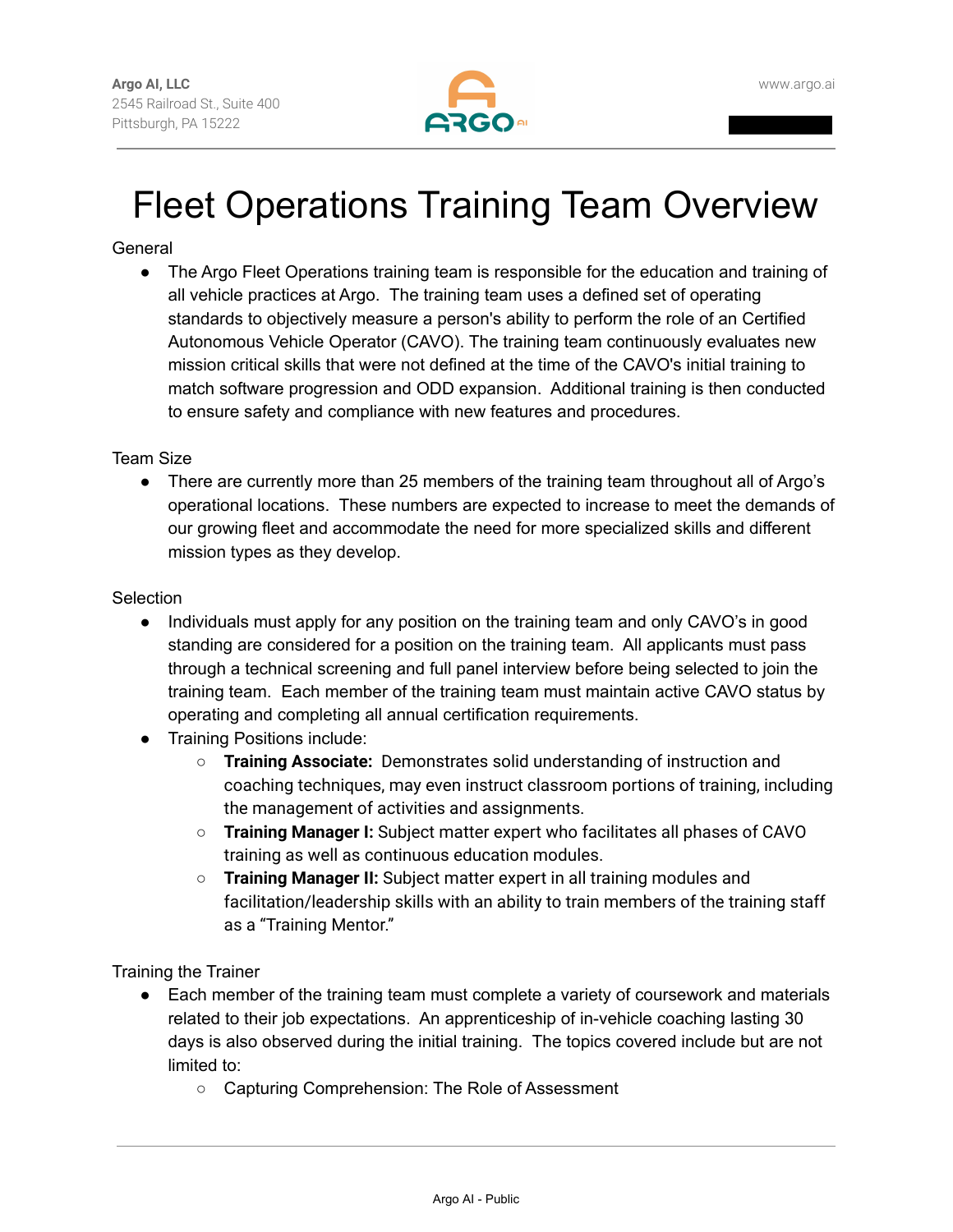

- Instructional and Communication Resources
- How Coaching and Mentoring Impact Learning
- The Communicative Environment: Setting the Stage for Active and Functional Communication
- Documenting and Evaluating Progress: Authentic Assessment for Adult Learners
- What is Meant by "Continuous Learning?" The Role of Training Managers in Relation to Fleet Professional Growth and Development
- The Relationship between Training and the Argo "Safety-First Mindset"
- New Feature Functionality and Deployment of New Trainings

#### **Oversight**

- Performance of the training program is under continual evaluation. While many aspects of the process overlap, oversight of the team is broken down into three main categories:
	- (1) evaluation of the training associate role, (2) evaluation of the training manager, and
	- (3) evaluation of the overall program performance.
		- Evaluation of the Training Associate Role
			- Weekly in-car observations by managers
			- Review of dash cam footage
			- Formal bi-monthly review of overall performance
		- Evaluation of the Training Manager
			- Continual review of the adherence to standards and best practices
				- Associate management
				- Adherence to programs and schedules
				- Leadership and cross functional collaboration
			- Formal quarterly evaluation of performance

| <b>Quarter</b>           | <b>Spot Check</b><br>Format                    | Recommended<br><b>Area of Focus</b>                                   |
|--------------------------|------------------------------------------------|-----------------------------------------------------------------------|
| Quarter 1 (Jan - Mar)    | Instruction<br>(Coursework/Content)<br>Review) | <b>Training Program</b><br>Management $\&$<br>Communication           |
| Quarter 2 (Apr - June)   | Coaching (In-Vehicle)                          | Feedback Provision;<br>Communication                                  |
| Quarter 3 (July - Sept.) | Instruction<br>(Coursework/Content)<br>Review) | Assessment; Activities                                                |
| Quarter 4 (Oct - Dec)    | Coaching (Written)                             | Feedback Provision (written);<br>Coaching-Instructional<br>Connection |